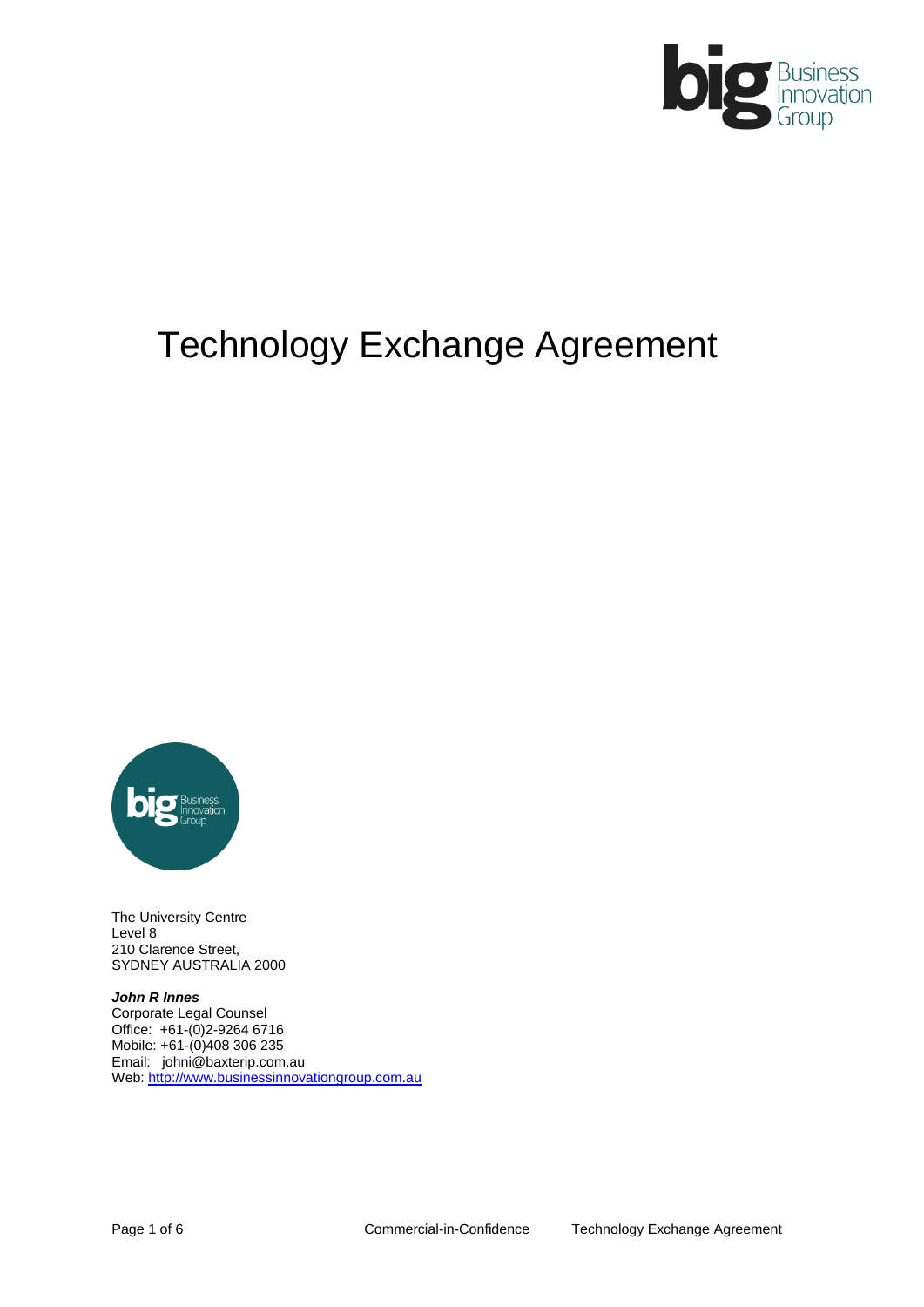

## Technology Exchange Agreement

**\_\_\_\_\_\_\_\_\_\_\_\_\_\_\_\_\_\_\_\_\_\_\_\_\_\_\_\_\_\_\_\_\_\_\_\_\_\_\_\_\_\_\_\_\_\_\_\_\_\_\_\_\_\_\_\_\_\_\_\_\_\_\_**

**\_\_\_\_\_\_\_\_\_\_\_\_\_\_\_\_\_\_\_\_\_\_\_\_\_\_\_\_\_\_\_\_\_\_\_\_\_\_\_\_\_\_\_\_\_\_\_\_\_\_\_\_\_\_\_\_\_\_\_\_\_\_\_**

**\_\_\_\_\_\_\_\_\_\_\_\_\_\_\_\_\_\_\_\_\_\_\_\_\_\_\_\_\_\_\_\_\_\_\_\_\_\_\_\_\_\_\_\_\_\_\_\_\_\_\_\_\_\_\_\_\_\_\_\_\_\_\_**

**\_\_\_\_\_\_\_\_\_\_\_\_\_\_\_\_\_\_\_\_\_\_\_\_\_\_\_\_\_\_\_\_\_\_\_\_\_\_\_\_\_\_\_\_\_\_\_\_\_\_\_\_\_\_\_\_\_\_\_\_\_\_\_**

#### **Parties**

#### **BUSINESS INNOVATION GROUP PTY LIMITED (BiG)**

Australian Company Number 165 042 517

The University Centre Level 8 210 Clarence Street Sydney Australia 2000

**And**

Technology Exchange Partner ('**TechX Partner'**), of

(Address)

(collectively, "**The Parties**")

#### **BiG**

BiG is Australia's premier innovation hub and early-stage company incubator, creating a pipeline of Products, Technology and Innovation ('**PTI**') on behalf of referred clients of Licensed Professional Members of BiG who, upon referral to BiG, also become clients of BiG (**"Clients"**) .

#### **TechX Partner**

TechX Partner is a leader in their nominated Categories (described in Schedule 1) providing a potential distribution channel for PTI through its role as a manufacturer, wholesaler, distributor or retailer (as the case may be) or through its related entities or brand channels.

#### **Background to Agreement**

The Parties have previously signed a Non-Disclosure Agreement requiring that confidentiality be maintained between them in respect of the PTI and to preserve the confidentiality of Clients.

The obligations as to confidentiality under the Non-Disclosure Agreement shall extend and apply to this Technology Exchange Agreement "**TechX Agreement**").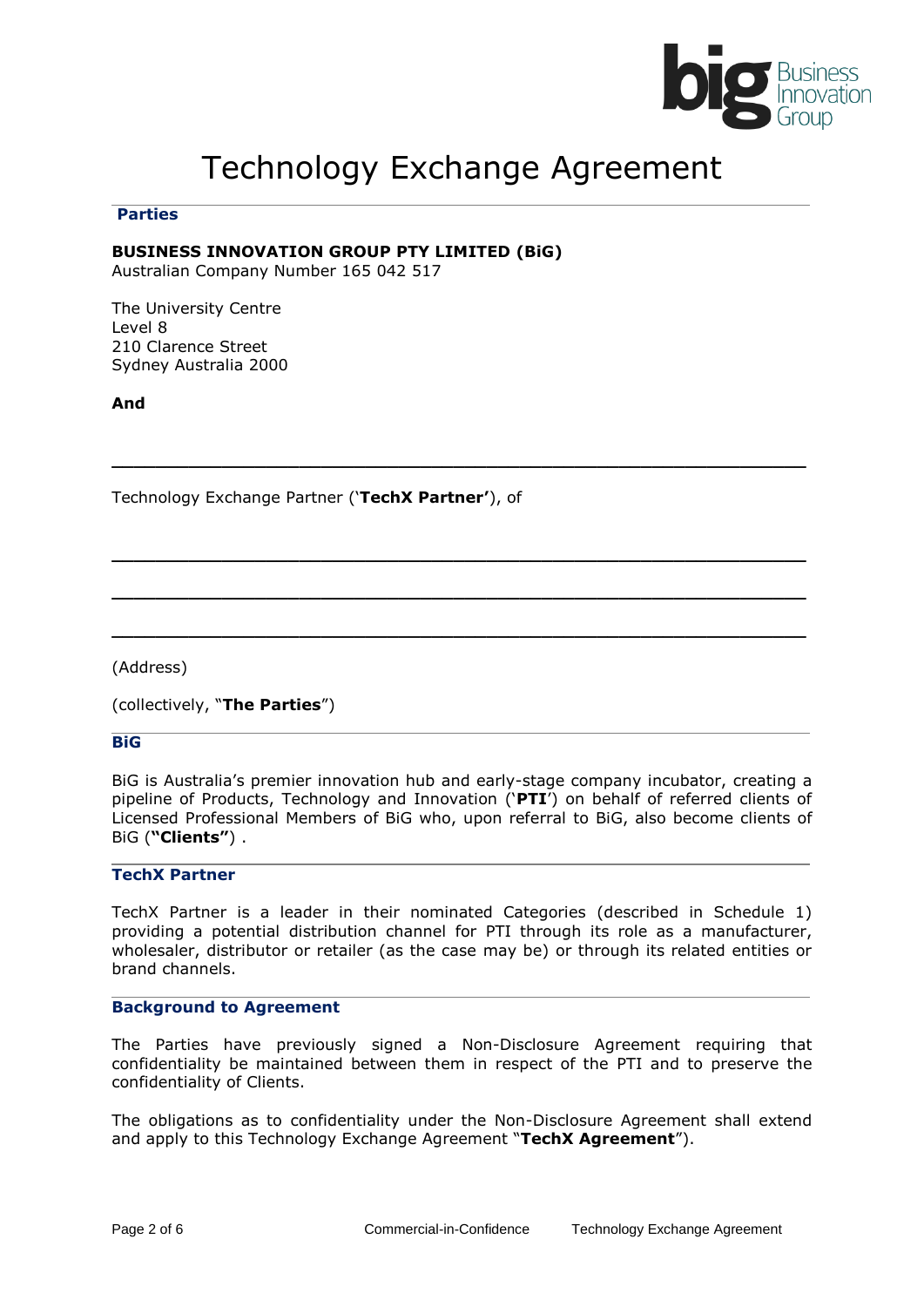

#### **Objectives**

The objectives of this TechX Agreement are to:

- Facilitate a confidential exchange of information in relation to PTI within the nominated Categories between the Parties
- Provide an opportunity for the TechX Partner to review, assess and determine whether the PTI is of commercial interest

for the purposes of the TechX Partner securing first to market advantage over its competitors.

#### **BiG Obligations**

BiG will provide to the TechX Partner:

- Direct access to a BiG Commercialisation Manager responsible for management of matters relating to Clients and commercialisation of the PTI.
- A description ("**Description**") of the PTI which may include (where available or applicable):
	- Patents, patent applications & other registered IP
	- Design drawings & 3D models
	- **Process descriptions & layouts**
	- **•** Prototypes
	- Commercial assessment
- The opportunity to evaluate and accept the PTI for commercialisation ahead of its competitors.

#### **TechX Partner Obligations**

The TechX Partner will provide to BiG:

- Direct access to the person responsible for technology & innovation or new product/process design & development within their organisational structure
- A review and assessment of the PTI within 14 days of the date of provision of the Description
- Advice as to their interest (or not) in commercialising the PTI within 30 days of the date of provision of the Description

#### **Ownership of Intellectual Property**

All intellectual property relating to the PTI shall remain the property of BiG and/or its Clients.

Nothing in this TechX Agreement nor any expression of interest in commercialising the PTI, confers, transfers or licenses any rights to the intellectual property relating to the PTI, nor creates any other contractual rights or binding legal obligations unless pursuant to a separate and subsequent legal agreement.

Where the TechX Partner expresses no interest in proceeding with commercialisation of the PTI it shall destroy (and confirm to BiG its destruction in writing), or return to BiG, the Description and any other materials relating to the PTI.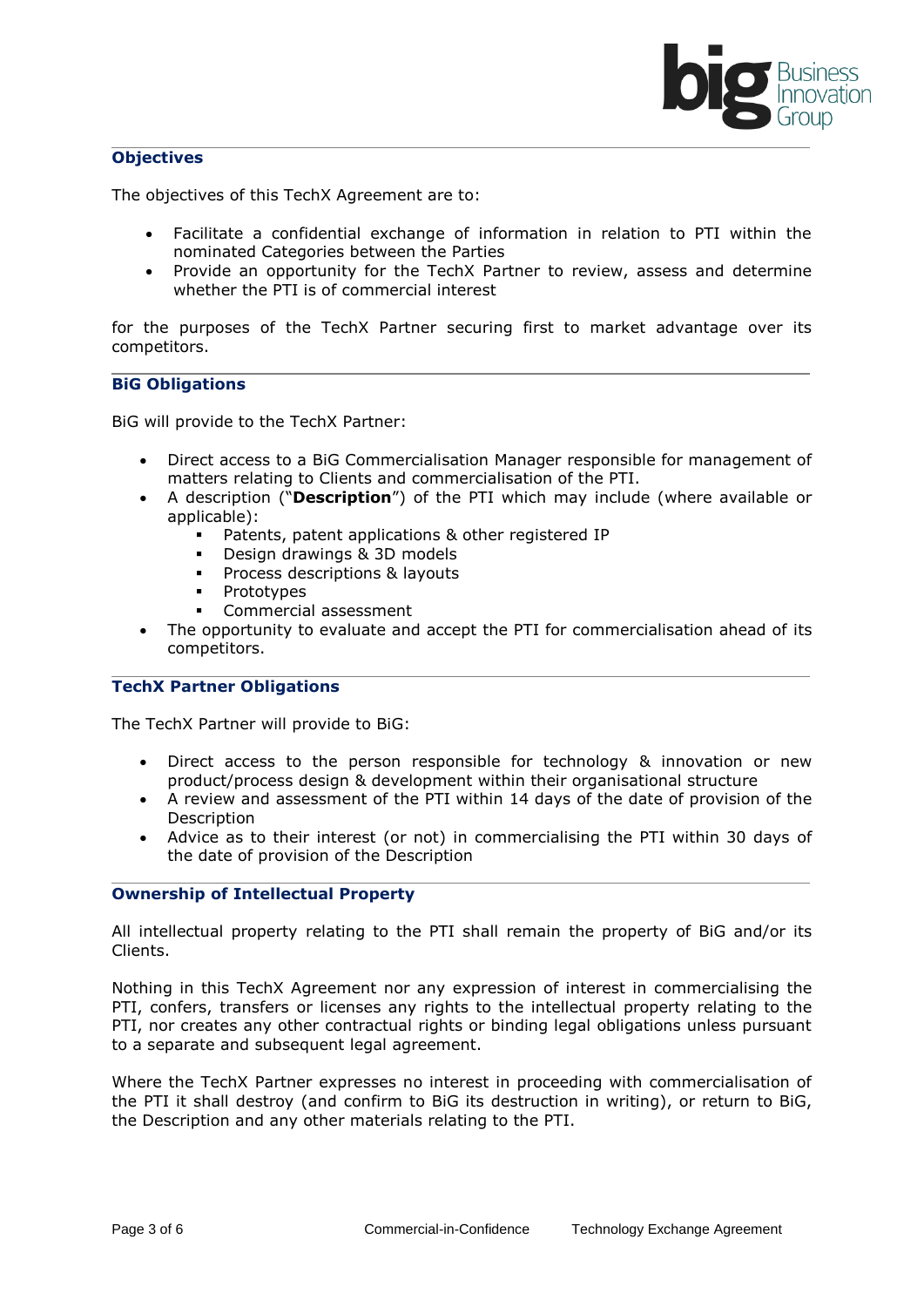

Where the TechX Partner expresses interest to proceed with the commercialisation of the PTI, it shall negotiate in good faith with BiG the terms and conditions for its commercialisation.

#### **Public Statements**

Each Party may publically identify the other as a 'Technology Exchange Partner' within the Categories, to third parties and incorporate the logo of the other in its website and marketing collateral.

Each Party agrees not to issue any other media statement, press release or advertisement without the written consent of the other.

#### **General**

This TechX Agreement does not create a legal relationship of partnership between the Parties. Each Party acts independently and is not an agent of the other.

Each Party is responsible for its own costs in the performance of or in relation to this TechX Agreement.

Both Parties acknowledge that there may be circumstances where the PTI overlaps Categories or that other TechX Partners operate within the same Category or that Categories themselves may overlap. Where any of these occur, the right of first opportunity shall be non-exclusive.

Nothing in this TechX Agreement obligates the TechX Partner to commercialise the PTI or enter into any other binding legal agreements.

The laws of the Commonwealth of Australia govern this TechX Agreement.

#### **Termination**

A Party may terminate this TechX Agreement by providing 30 days written notice to the other.

#### **SCHEDULES**

#### **Schedule 1- Nominated Categories**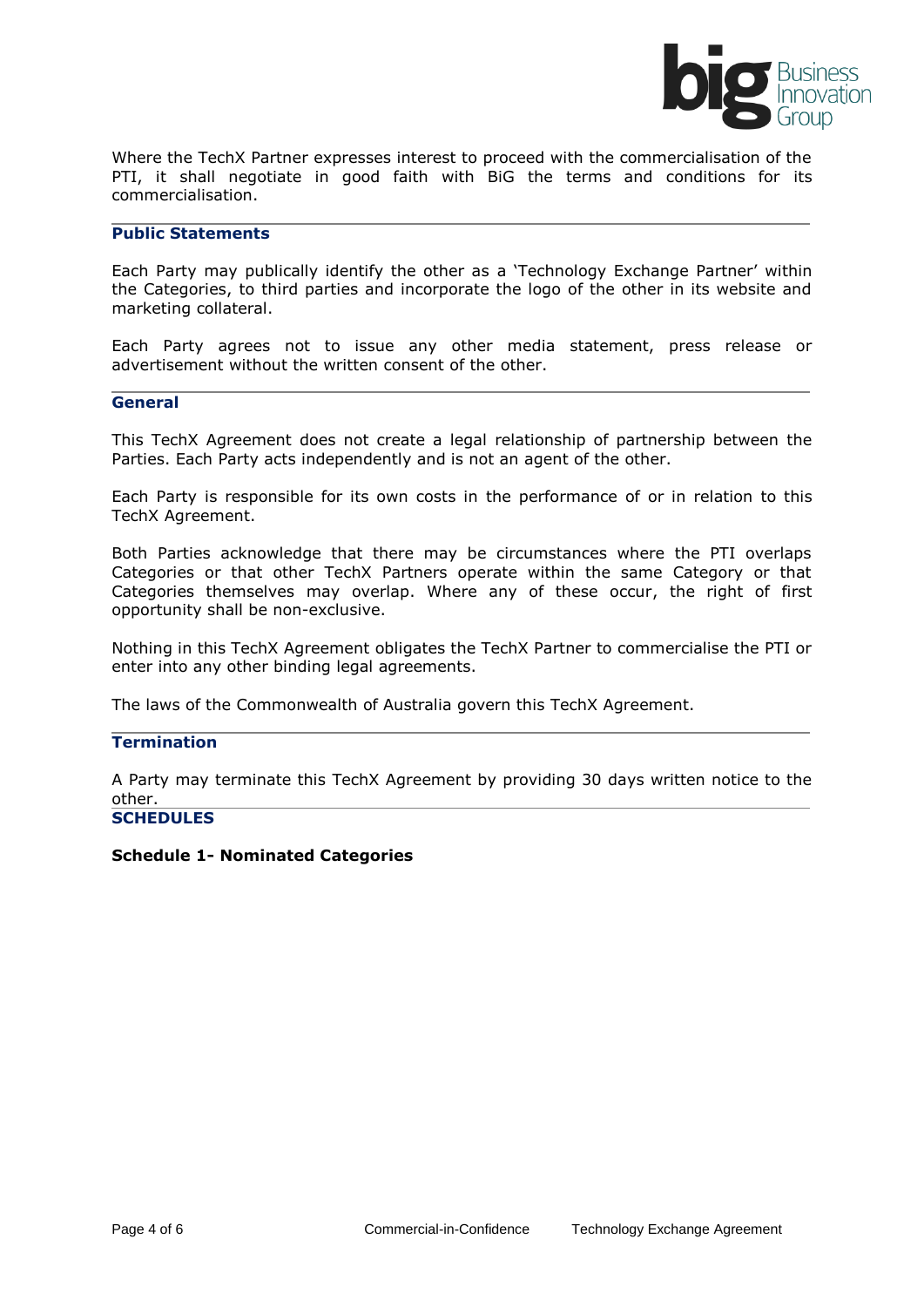

| Dated | this | ıav |  |  |
|-------|------|-----|--|--|
|       |      | . . |  |  |

#### **BUSINESS INNOVATION GROUP**

. . . . . . . . . . . . . . . . . . . . . . . . . . . . . . . . Signature of Authorised Representative

. . . . . . . . . . . . . . . . . . . . . . . . . . . . . . . . Print full name

#### **TECHNOLOGY EXCHANGE PARTNER**

. . . . . . . . . . . . . . . . . . . . . . . . . . . . . . . . Signature of Authorised Representative

. . . . . . . . . . . . . . . . . . . . . . . . . . . . . . . . Print full name